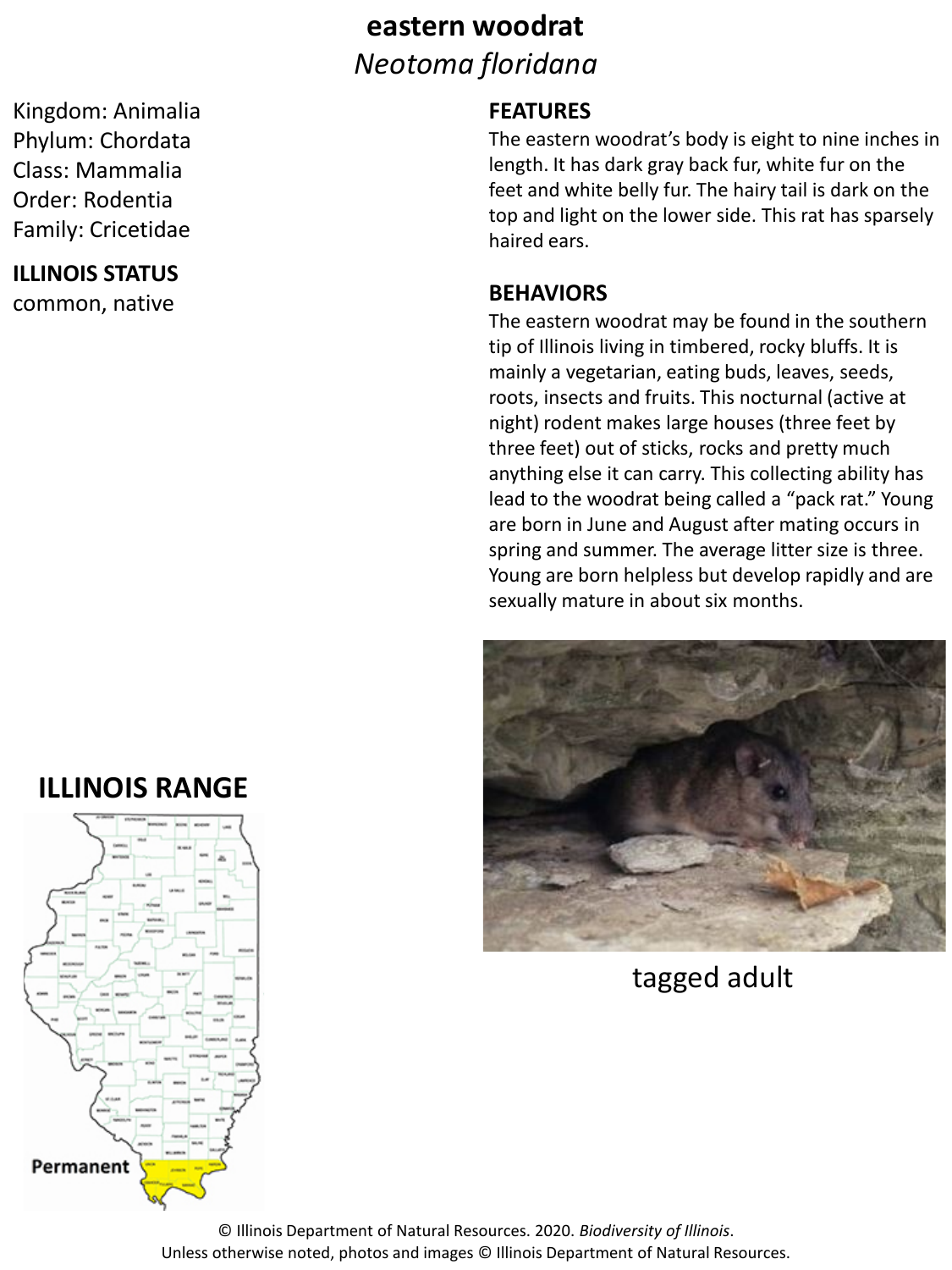





## Images of tagged adults during the winter 2008-09 eastern woodrat reintroduction program effort.

© Illinois Department of Natural Resources. 2020. *Biodiversity of Illinois*. Unless otherwise noted, photos and images © Illinois Department of Natural Resources.